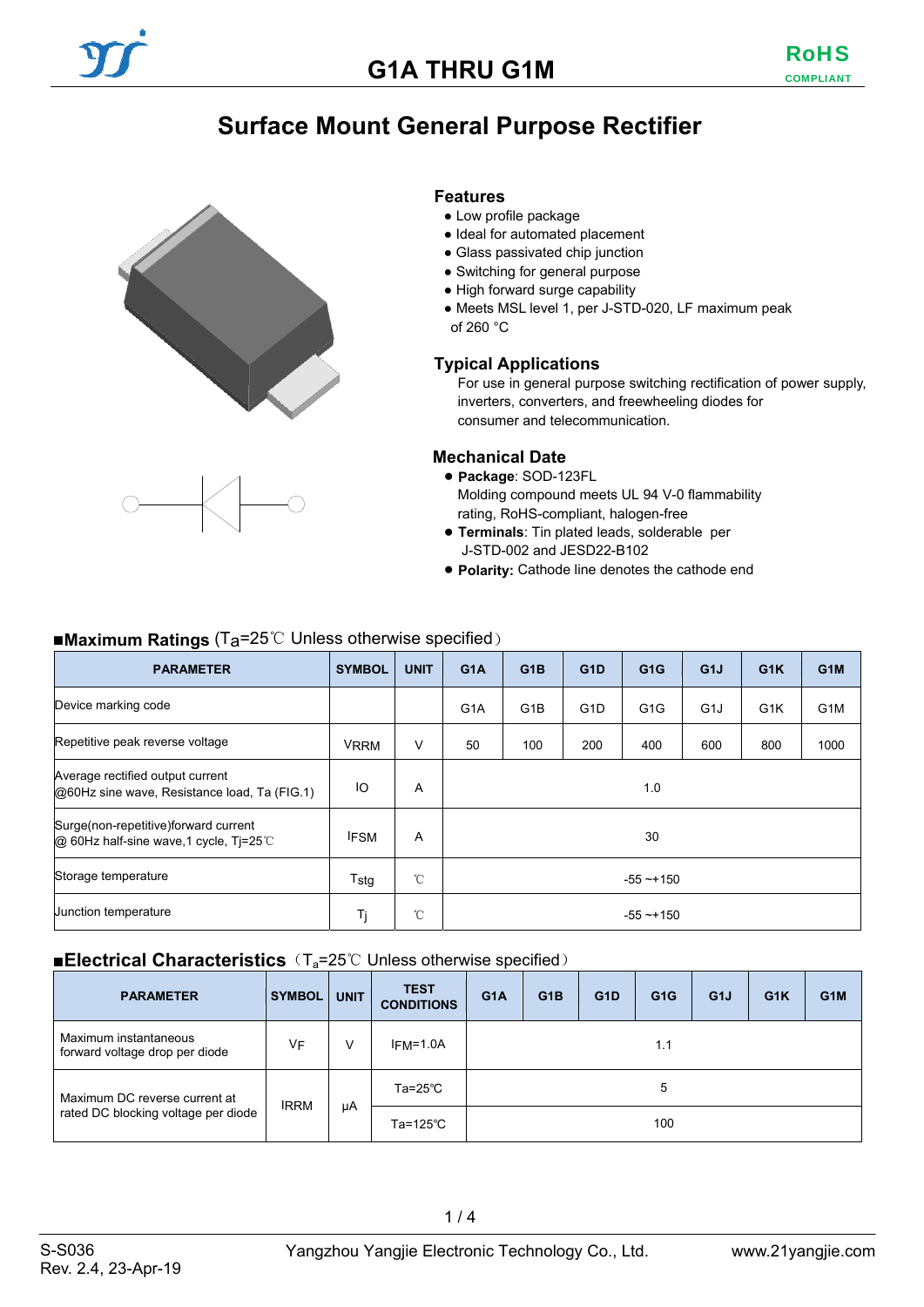

# **G1A THRU G1M**

#### ■**Thermal Characteristics** (T<sub>a</sub>=25℃ Unless otherwise specified)

| <b>PARAMETER</b>   | <b>SYMBOL</b> | <b>UNIT</b>   | G <sub>1</sub> A | G <sub>1</sub> B | G <sub>1</sub> D | G <sub>1</sub> G | G <sub>1</sub> J | G <sub>1</sub> K | G <sub>1</sub> M |
|--------------------|---------------|---------------|------------------|------------------|------------------|------------------|------------------|------------------|------------------|
| Thermal resistance | $R\theta J-A$ | $\degree$ C/W |                  |                  |                  | $70^{1}$         |                  |                  |                  |
|                    | $R\theta$ J-L |               | $20^{1}$         |                  |                  |                  |                  |                  |                  |

Note:

(1) Thermal resistance between junction and ambient and between junction and lead mounted on P.C.B with 3mm\*3mm copper pad areas.

### ■ **Characteristics(Typical)**



 $2/4$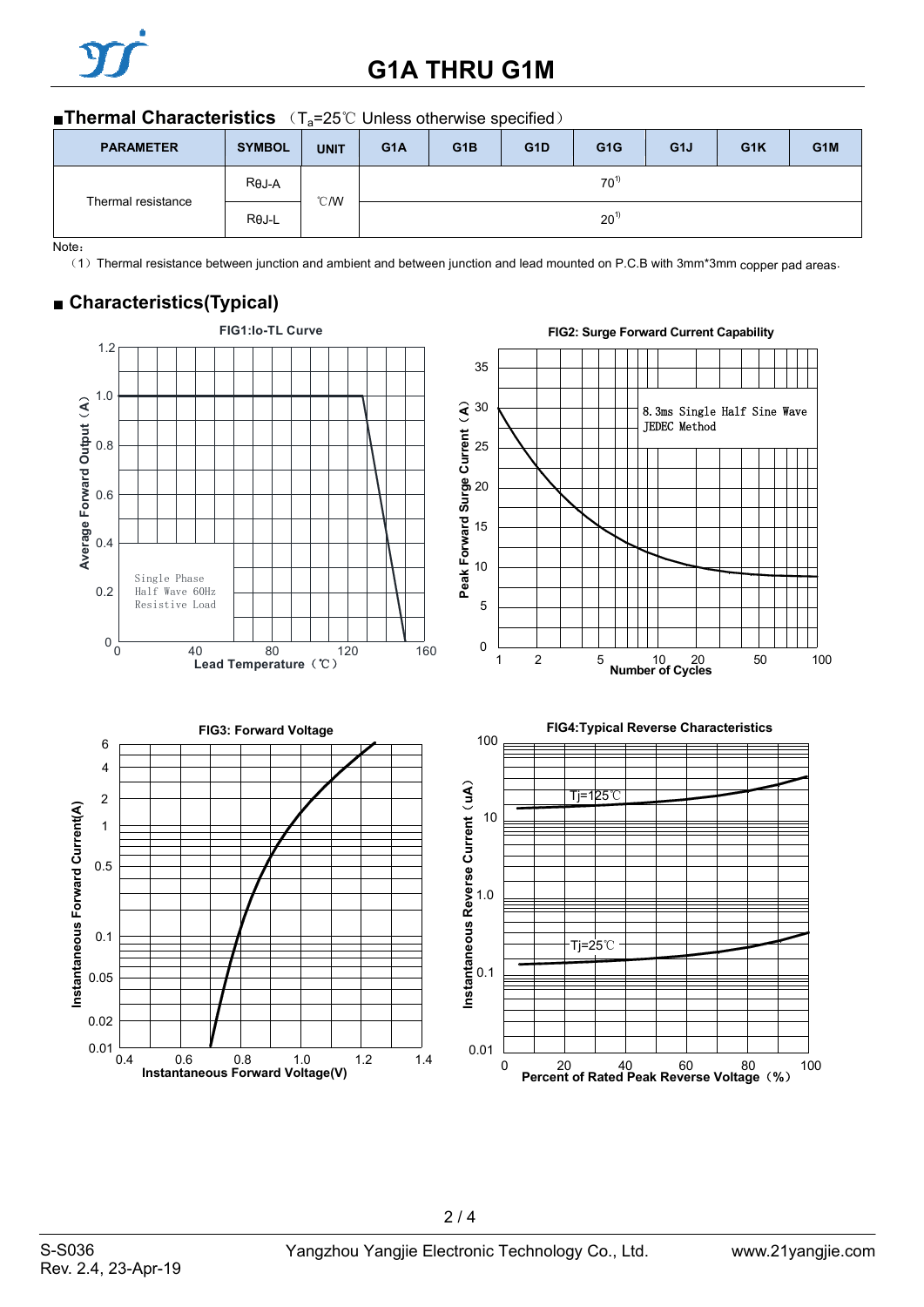

## ■**Ordering Information (Example)**

| <b>PREFERED P/N</b> | <b>PACKING</b><br><b>CODE</b> | <b>UNIT WEIGHT(g)</b> | <b>MINIMUM</b><br><b>PACKAGE(pcs)</b> | <b>INNER BOX</b><br><b>QUANTITY(pcs)</b> | <b>OUTER CARTON</b><br><b>QUANTITY(pcs)</b> | <b>DELIVERY</b><br><b>MODE</b> |
|---------------------|-------------------------------|-----------------------|---------------------------------------|------------------------------------------|---------------------------------------------|--------------------------------|
| G1A THRU G1M        | F <sub>1</sub>                | Approximate 0.0169    | 3000                                  | 15000                                    | 120000                                      | 7" reel                        |
| G1A THRU G1M        | F <sub>2</sub>                | Approximate 0.0169    | 2500                                  | 12500                                    | 100000                                      | 7" reel                        |
| G1A THRU G1M        | F <sub>3</sub>                | Approximate 0.0169    | 10000                                 | 30000                                    | 210000                                      | 13" reel                       |
| G1A THRU G1M        | F <sub>4</sub>                | Approximate 0.0169    | 3000                                  | 27000                                    | 108000                                      | 7" reel                        |
| G1A THRU G1M        | F <sub>5</sub>                | Approximate 0.0169    | 10000                                 | 20000                                    | 160000                                      | 13" reel                       |
| G1A THRU G1M        | F <sub>6</sub>                | Approximate 0.0169    | 3000                                  | 12000                                    | 60000                                       | 7" reel                        |

### ■ **Outline Dimensions**



### **■ Suggested pad layout**



| <b>SOD-123FL</b> |      |      |  |  |  |
|------------------|------|------|--|--|--|
| Dim              | Min  | Max  |  |  |  |
| А                | 1.60 | 1.90 |  |  |  |
| B                | 0.90 | 1.10 |  |  |  |
| С                | 2.55 | 2.85 |  |  |  |
| D                | 3.60 | 3.90 |  |  |  |
| E                | 1.00 | 1.20 |  |  |  |
| F                | 0.40 | 0.90 |  |  |  |
| G                | 0.10 | 0.25 |  |  |  |
|                  | 0.02 | 0.05 |  |  |  |

| <b>SOD-123FL</b> |             |  |  |  |
|------------------|-------------|--|--|--|
| Dim              | Millimeters |  |  |  |
| P1               | 3.90        |  |  |  |
| P <sub>2</sub>   | 1.90        |  |  |  |
| Q1               | 1.00        |  |  |  |
| በ2               | 1.50        |  |  |  |